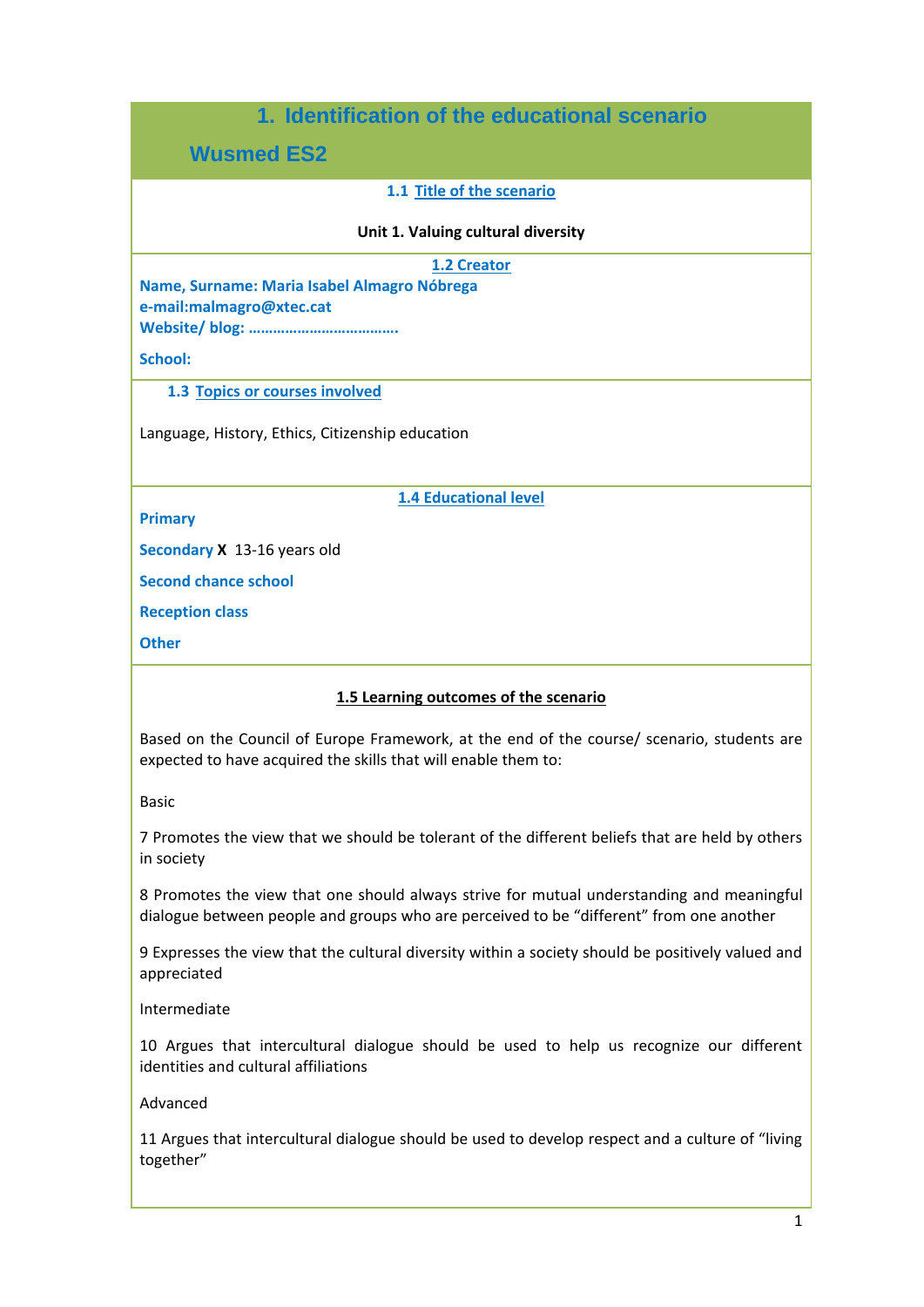Class time: 4 hours

#### **1.6 Time-duration**

Outdoor preparation: 2 hours

How many hours to be used in total: 6 hours

**2. Development of the educational scenario**

**FIRST CLASS**

**STIMULUS**

**1. Warm up**

**THE AGRUPATION GAME**

The target of this game is to make students think about group identity arbitrariness.

The teacher share different figures with different colors and shapes to the students. Then students have to make groups which are based on their own criteria. Once students are grouped together with other students, teacher will ask them why they have grouped in the way they did.

Dialectical discussion to reveal meaning:

What have you based on to do this groups? Could you have done different group criteria? Why have you make groups based on the figures the teacher gives you? Think about the way you have chosen the group in this game, and the way we chose groups in our real life, is there any similarity?

*Once you have finished the discussion, you order student to make different new groups based on his own criteria. Then you will compare both. Teacher can ask again previous questions.*

#### **On this game we are**

**Brainstorming** what do you know about religions? / what do you think when you hear people who talk about their religion? / what do you feel when you see people who are wearing clothes or things of their religion?

## **2.Discussion to explore**

## **Choose 2 or 3 videos:**

Video 1 (Muslims)

<http://justicia.gencat.cat/ca/ambits/afers-religiosos/recursos/Audiovisuals/Videos-joves/>

Video 2 (Sikhs)

[http://justicia.gencat.cat/ca/ambits/afers-religiosos/recursos/Audiovisuals/Videos-joves/.](http://justicia.gencat.cat/ca/ambits/afers-religiosos/recursos/Audiovisuals/Videos-joves/)

Video 3 (Evangelical Christians)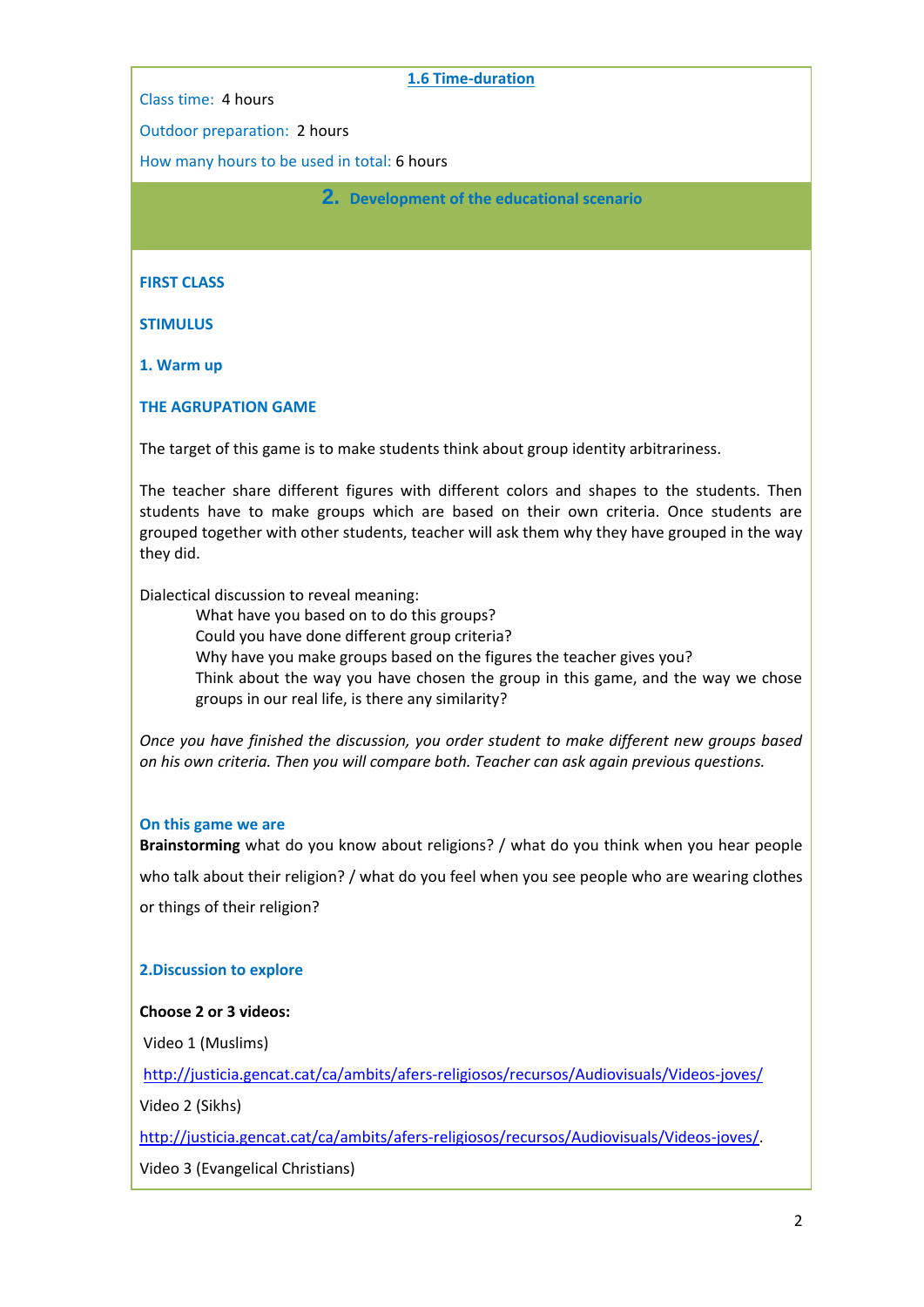<http://justicia.gencat.cat/ca/ambits/afers-religiosos/recursos/Audiovisuals/Videos-joves/>

## **3. Using Theatre techniques**

For small groups they represent improvised situations about a group of young people belonging to different religions talking about common topics such as activities on the weekend, clothes they like, meals ...

## **4.Dialectical Discussion to reveal meaning**

The facilitator guides a discussion based on questions that develop critical thinking skills.

**Questions to explore and define a term:**  Have you heard the word Sikh, Muslim?

What does it mean?

In which context have you heard or read this word?

Have you heard or read this word in another context and on another subject?

In which circumstances you would use this word?

# **Check the dictionary**

[http://www.thearda.com/learningcenter/religiondictionary.asp#M.](http://www.thearda.com/learningcenter/religiondictionary.asp#M) Dictionary of religions for boys and girls ( Catalan) [http://justicia.gencat.cat/ca/ambits/afers-religiosos/publicacions/Diccionari](http://justicia.gencat.cat/ca/ambits/afers-religiosos/publicacions/Diccionari-noies-nois/)[noies-nois/](http://justicia.gencat.cat/ca/ambits/afers-religiosos/publicacions/Diccionari-noies-nois/)

**Personalization** The facilitator tries to make the whole topic and discussion personal, so that she/ he may mobilize students more.

**Improvisation.** Students select phrases that are of importance from a story and create different roles of people who will say these phrases.

In a circle, students create physical images in response to a given theme, for example, different religions. They should do this quickly, without pre-thought. They are then invited to step into the center of the circle and remake their image. Other students can now add in their own still images. This could lead to an abstract group image or a tableau that is "dynamized" or brought alive through thought tracking or by adding sound or movement. Pairs or small groups can also create their own images, where they take it in turns to "sculpt"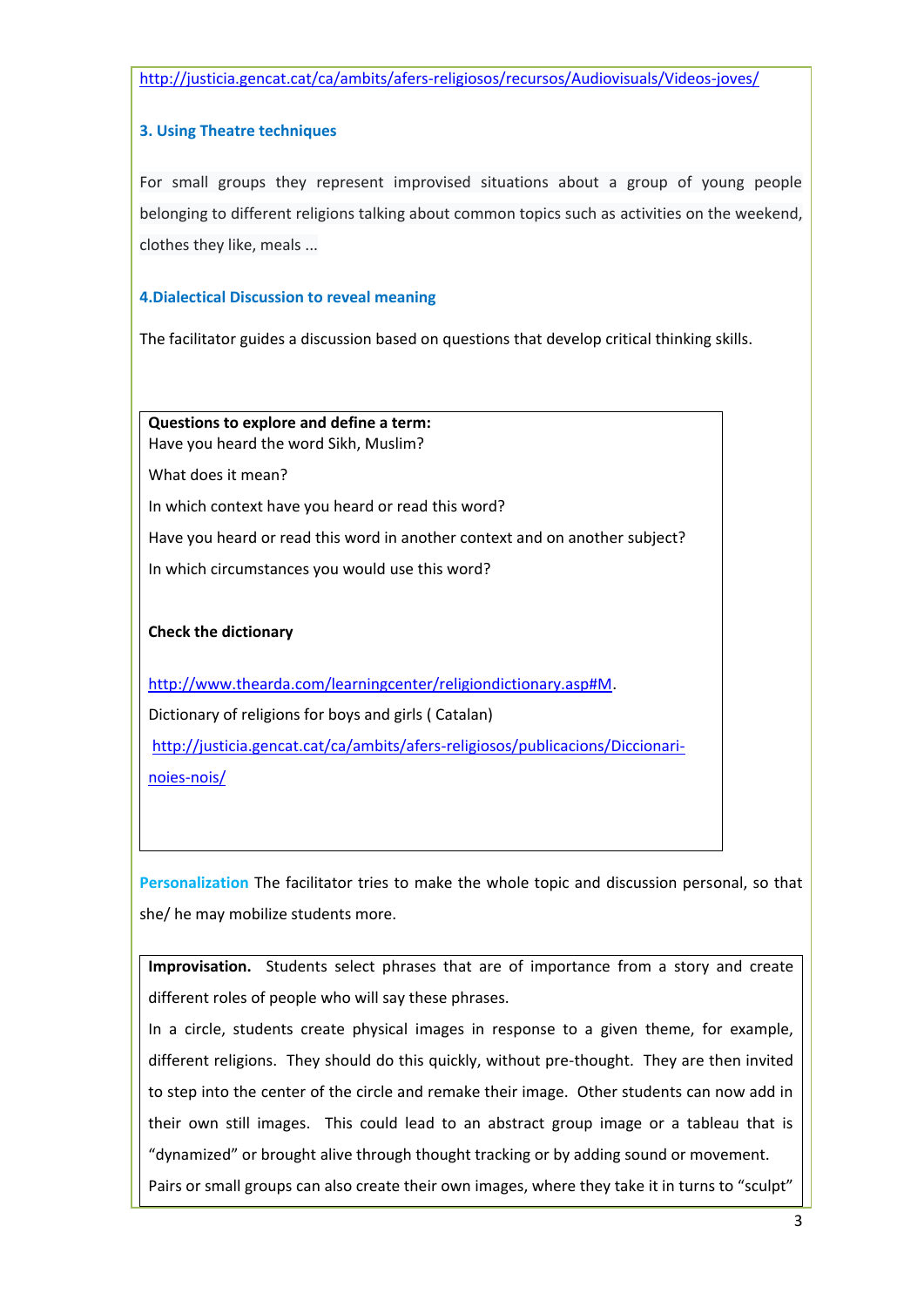each other into a shape and then find a way to put these shapes together. This is most effective if done without talking.

In pairs, **create a freeze-frame** where one partner has a religion with higher status than the other. Show some examples and ask members of the group to guess which partner the higher status has, explaining why. Discuss why there may be areas of disagreement.

**Activity 4:** Before and after as a further dynamization, the participants are asked to move to the position they would have been in one minute before this moment took place. Thoughttrack each character. Next, they move to a position one minute after the moment took place, again speaking their thoughts. Ask the onlookers to suggest where the scene could be taking place, as well as names and other details for each of the characters.

#### **Conclusions**

**Flashbacks. (30')** With everybody back in the group, discuss what could have happened to any of the characters previously that may have led to the other religions. In small groups make one or more frozen images showing a scene or scenes that took place earlier related to this moment of talk about religion, including one or more of the characters. Show these to the other groups, using thought-tracking if appropriate

## **2.2 Worksheets & Resources**



## **2.3 Infrastructure & Materials needed**

- Definitions of different religions
- Knowledge of similarities and differences between religions

**2.4 Versions-adaptations**

## **2.5 Challenges**

If you have a multicultural and multilingual class, it's possible that there is a great participation or perhaps there is not much involvement.

**2.6. Further reading**